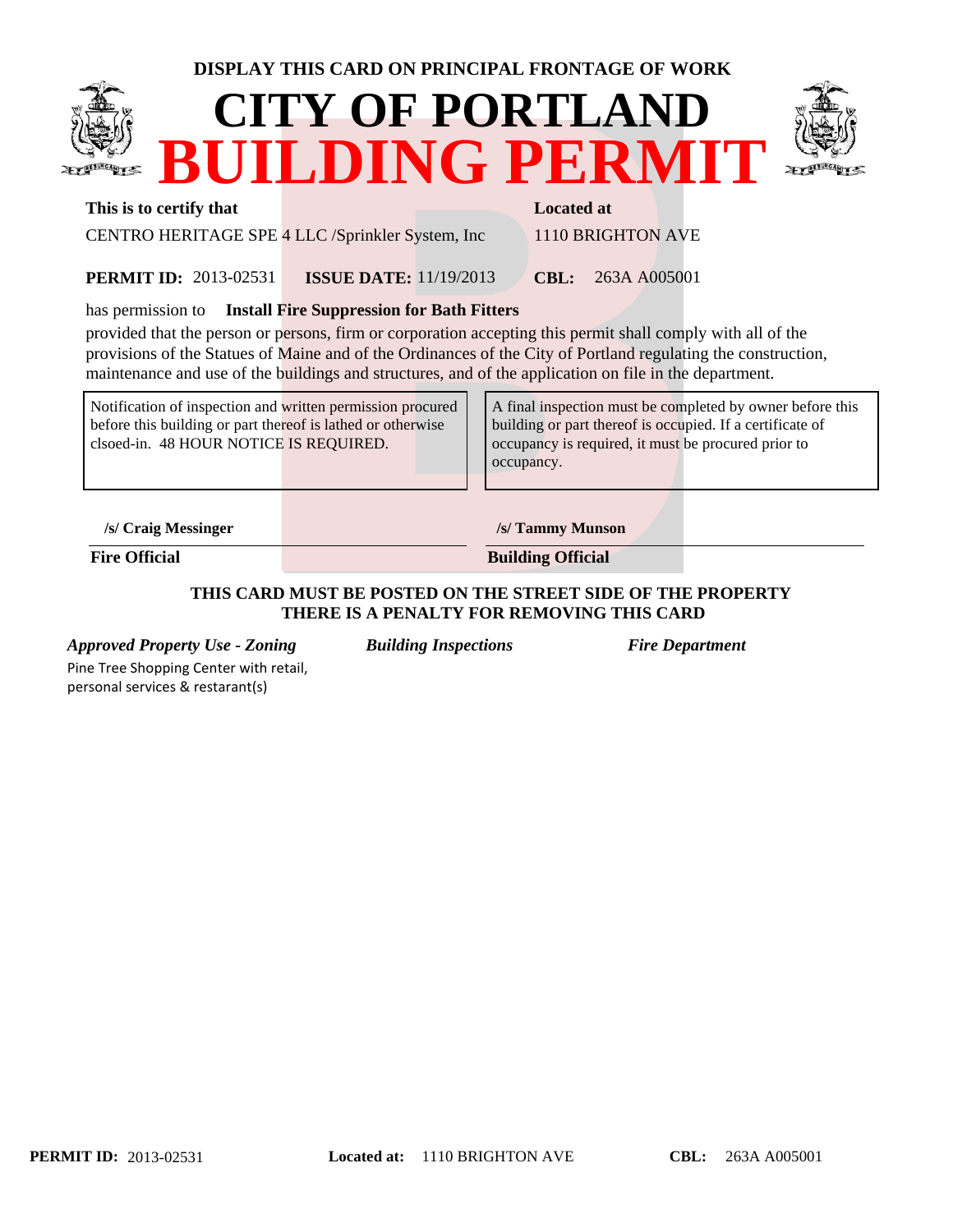# BUILDING PERMIT INSPECTION PROCEDURES Please call 874‐8703 (ONLY) or email: buildinginspections@portlandmaine.gov

## **Check the Status or Schedule an Inspection On‐Line at http://www.portlandmaine.gov/planning/permitstatus.asp**

With the issuance of this permit, the owner, builder or their designee is required to provide adequate notice to the city of Portland Inspections Services for the following inspections. Appointments must be requested 48 to 72 hours in advance of the required inspection. The inspection date will need to be confirmed by this office.

- **Please read the conditions of approval that is attached to this permit!! Contact this office if you have any questions.**
- **Permits expire in 6 months. If the project is not started or ceases for 6 months.**
- **If the inspection requirements are not followed as stated below additional fees may be incurred due to the issuance of a "Stop Work Order" and subsequent release to continue.**
- **Per Section 107.3.1 of the Maine Uniform Building and Energy Code (MUBEC). One set of printed approved stamped construction documents shall be kept at the site of work and shall be open to inspection by building officials.**

## **REQUIRED INSPECTIONS:**

Final ‐ Fire

The project cannot move to the next phase prior to the required inspection and approval to continue, REGARDLESS OF THE NOTICE OF CIRCUMSTANCES.

IF THE PERMIT REQUIRES A CERTIFICATE OF OCCUPANCY, IT MUST BE PAID FOR AND ISSUED TO THE OWNER OR DESIGNEE BEFORE THE SPACE MAY BE OCCUPIED.